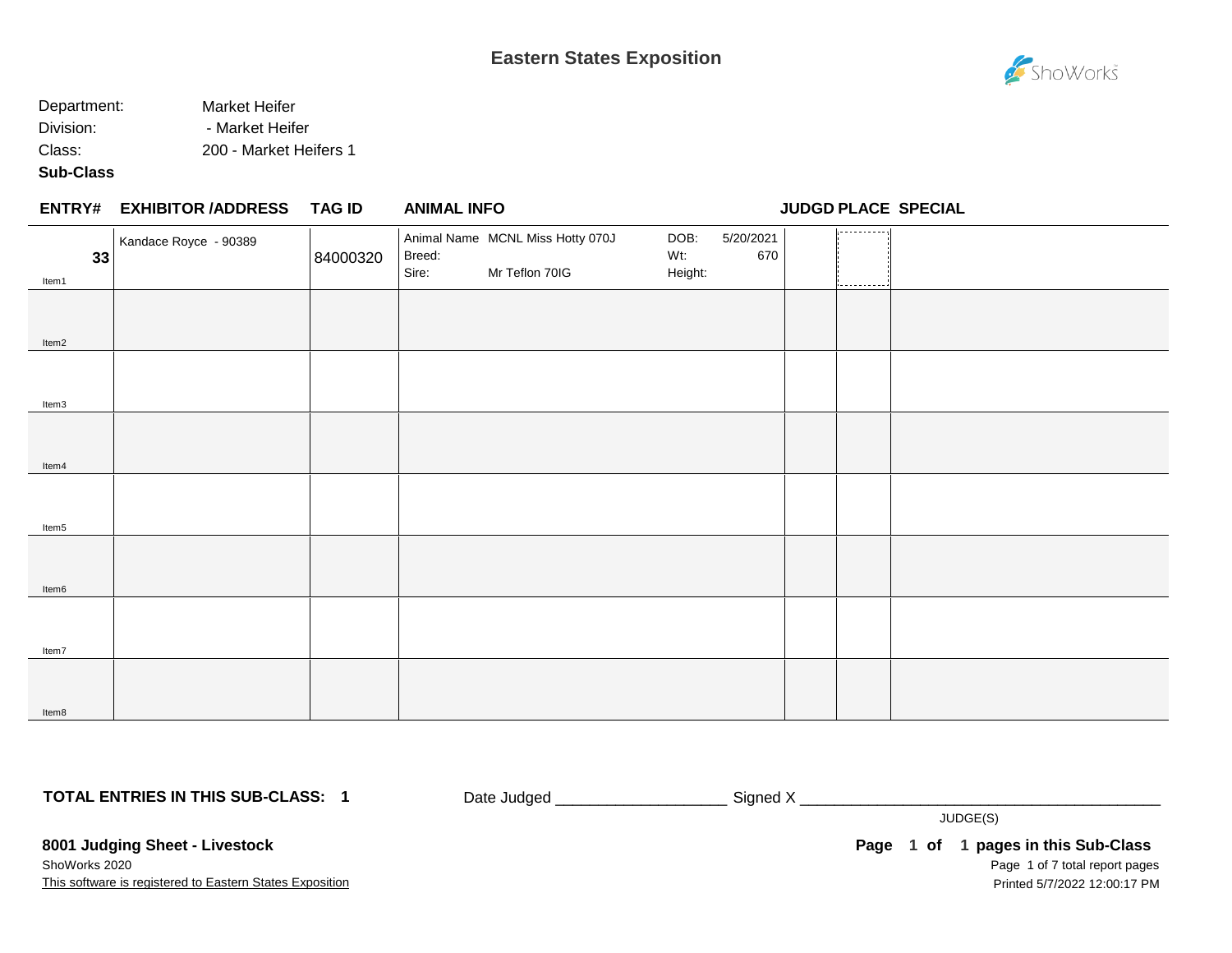#### Department: Market Heifer Division: - Market Heifer Class: 201 - Market Heifers 2

#### **Sub-Class**

|              | <b>ENTRY# EXHIBITOR /ADDRESS</b> | TAG ID    | <b>ANIMAL INFO</b>                      |                         |                        |                 |                          | <b>JUDGD PLACE SPECIAL</b> |
|--------------|----------------------------------|-----------|-----------------------------------------|-------------------------|------------------------|-----------------|--------------------------|----------------------------|
| 229<br>Item1 | Aliyssa Courville - 90287        | 840 003 2 | Animal Name Roxanne<br>Breed:<br>Sire:  | Cross                   | DOB:<br>Wt:<br>Height: | 755             | ---------                |                            |
| 144<br>Item2 | Lauren Pride - 90283             | 84000321  | Animal Name PFF Krew<br>Breed:<br>Sire: | Aberdeen %<br>Low Rider | DOB:<br>Wt:<br>Height: | 5/7/2021<br>770 | ----------<br>---------- |                            |
| Item3        |                                  |           |                                         |                         |                        |                 |                          |                            |
| Item4        |                                  |           |                                         |                         |                        |                 |                          |                            |
| Item5        |                                  |           |                                         |                         |                        |                 |                          |                            |
| Item6        |                                  |           |                                         |                         |                        |                 |                          |                            |
| Item7        |                                  |           |                                         |                         |                        |                 |                          |                            |
| Item8        |                                  |           |                                         |                         |                        |                 |                          |                            |

**TOTAL ENTRIES IN THIS SUB-CLASS: 2**

Date Judged \_\_\_\_\_\_\_\_\_\_\_\_\_\_\_\_\_\_\_\_\_\_\_\_\_\_\_\_ Signed X \_\_\_\_\_\_\_\_\_\_\_\_\_\_\_\_\_\_\_\_\_\_\_\_\_\_\_\_\_\_

JUDGE(S)

**8001 Judging Sheet - Livestock** ShoWorks 2020

This software is registered to Eastern States Exposition

Page 2 of 7 total report pages Page 1 of 1 pages in this Sub-Class Printed 5/7/2022 12:00:17 PM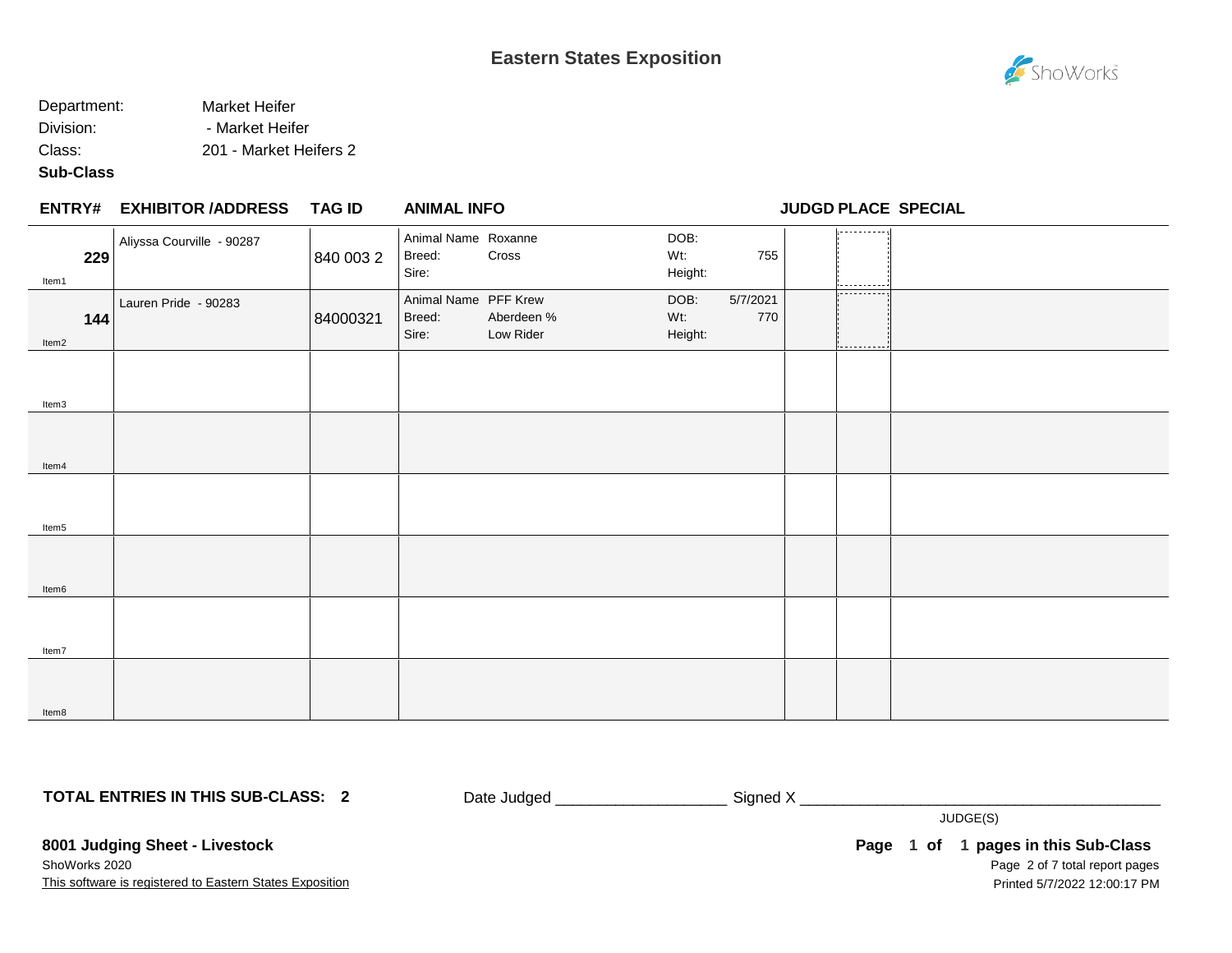#### Department: Market Heifer Division: - Market Heifer

Class: 202 - Market Heifers 3

#### **Sub-Class**

| <b>ENTRY#</b> | <b>EXHIBITOR /ADDRESS</b>  | <b>TAG ID</b> | <b>ANIMAL INFO</b>                       |                                                                       | <b>JUDGD PLACE SPECIAL</b> |                  |  |                        |  |
|---------------|----------------------------|---------------|------------------------------------------|-----------------------------------------------------------------------|----------------------------|------------------|--|------------------------|--|
| 241<br>Item1  | Giovanna Di Cintio - 90438 | J102          | Breed:<br>Sire:                          | Animal Name Riga View Stella J102<br>Simmental<br>TJSC Hammertime 35D | DOB:<br>Wt:<br>Height:     | 1/23/2021<br>810 |  | ---------              |  |
| 442<br>Item2  | jocelyn tuttle - 90346     |               | Animal Name Dixie 053<br>Breed:<br>Sire: |                                                                       | DOB:<br>Wt:<br>Height:     | 5/23/2021<br>825 |  | -----------            |  |
| 298<br>Item3  | Kayla Lippert - 90417      | 84000321      | Breed:<br>Sire:                          | Animal Name BWEL Juniper<br>Cross                                     | DOB:<br>Wt:<br>Height:     | 4/20/2021<br>890 |  | ----------             |  |
| 179<br>Item4  | Lily Dias - 136            | 84000320      | Breed:<br>Sire:                          | Animal Name Kirbyville Cardi Beef<br>Shorthorn plus<br>JJ General     | DOB:<br>Wt:<br>Height:     | 5/2/2021<br>895  |  | ----------<br>-------- |  |
| Item5         |                            |               |                                          |                                                                       |                            |                  |  |                        |  |
| Item6         |                            |               |                                          |                                                                       |                            |                  |  |                        |  |
| Item7         |                            |               |                                          |                                                                       |                            |                  |  |                        |  |
| Item8         |                            |               |                                          |                                                                       |                            |                  |  |                        |  |

**TOTAL ENTRIES IN THIS SUB-CLASS: 4**

Date Judged \_\_\_\_\_\_\_\_\_\_\_\_\_\_\_\_\_\_\_\_\_\_\_\_\_\_\_\_ Signed X \_\_\_\_\_\_\_\_\_\_\_\_\_\_\_\_\_\_\_\_\_\_\_\_\_\_\_\_\_\_

JUDGE(S)

**8001 Judging Sheet - Livestock** ShoWorks 2020

This software is registered to Eastern States Exposition

Page 3 of 7 total report pages Page 1 of 1 pages in this Sub-Class Printed 5/7/2022 12:00:17 PM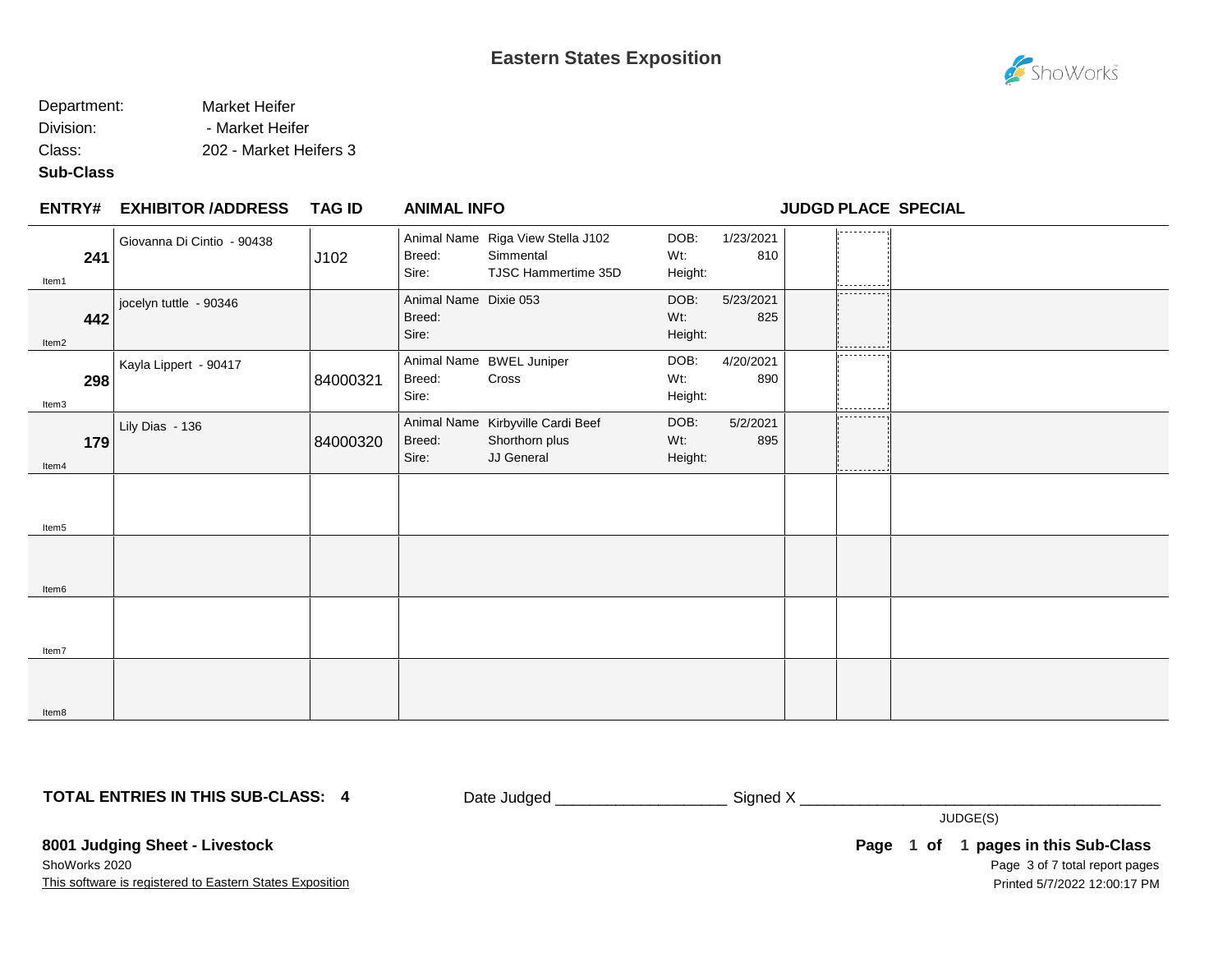#### Department: Market Heifer Division: - Market Heifer

Class: 203 - Market Heifers 4

#### **Sub-Class**

|              | <b>ENTRY# EXHIBITOR /ADDRESS</b> | TAG ID   | <b>ANIMAL INFO</b>                        |                                      |                        |                   | <b>JUDGD PLACE SPECIAL</b> |  |
|--------------|----------------------------------|----------|-------------------------------------------|--------------------------------------|------------------------|-------------------|----------------------------|--|
| 84<br>Item1  | Molly Burns - 90430              | 1113     | Animal Name Bella 1113<br>Breed:<br>Sire: | Charolais                            | DOB:<br>Wt:<br>Height: | 2/12/2021<br>1015 | .<br>.                     |  |
| 352<br>Item2 | Hailey Blatt - 129               |          | Animal Name Ginga<br>Breed:<br>Sire:      | Cross                                | DOB:<br>Wt:<br>Height: | 4/1/2020<br>1050  | -----------<br>.           |  |
| 299<br>Item3 | Kayla Lippert - 90417            | 84000321 | Breed:<br>Sire:                           | Animal Name BWEL Daisey 423J<br>Chi% | DOB:<br>Wt:<br>Height: | 2/12/2021<br>1065 | ----------<br>-----------  |  |
| Item4        |                                  |          |                                           |                                      |                        |                   |                            |  |
| Item5        |                                  |          |                                           |                                      |                        |                   |                            |  |
| Item6        |                                  |          |                                           |                                      |                        |                   |                            |  |
| Item7        |                                  |          |                                           |                                      |                        |                   |                            |  |
| Item8        |                                  |          |                                           |                                      |                        |                   |                            |  |

**TOTAL ENTRIES IN THIS SUB-CLASS: 3**

Date Judged \_\_\_\_\_\_\_\_\_\_\_\_\_\_\_\_\_\_\_\_\_\_\_\_\_\_\_\_ Signed X \_\_\_\_\_\_\_\_\_\_\_\_\_\_\_\_\_\_\_\_\_\_\_\_\_\_\_\_\_\_

JUDGE(S)

**8001 Judging Sheet - Livestock** ShoWorks 2020

This software is registered to Eastern States Exposition

Page 4 of 7 total report pages Page 1 of 1 pages in this Sub-Class Printed 5/7/2022 12:00:17 PM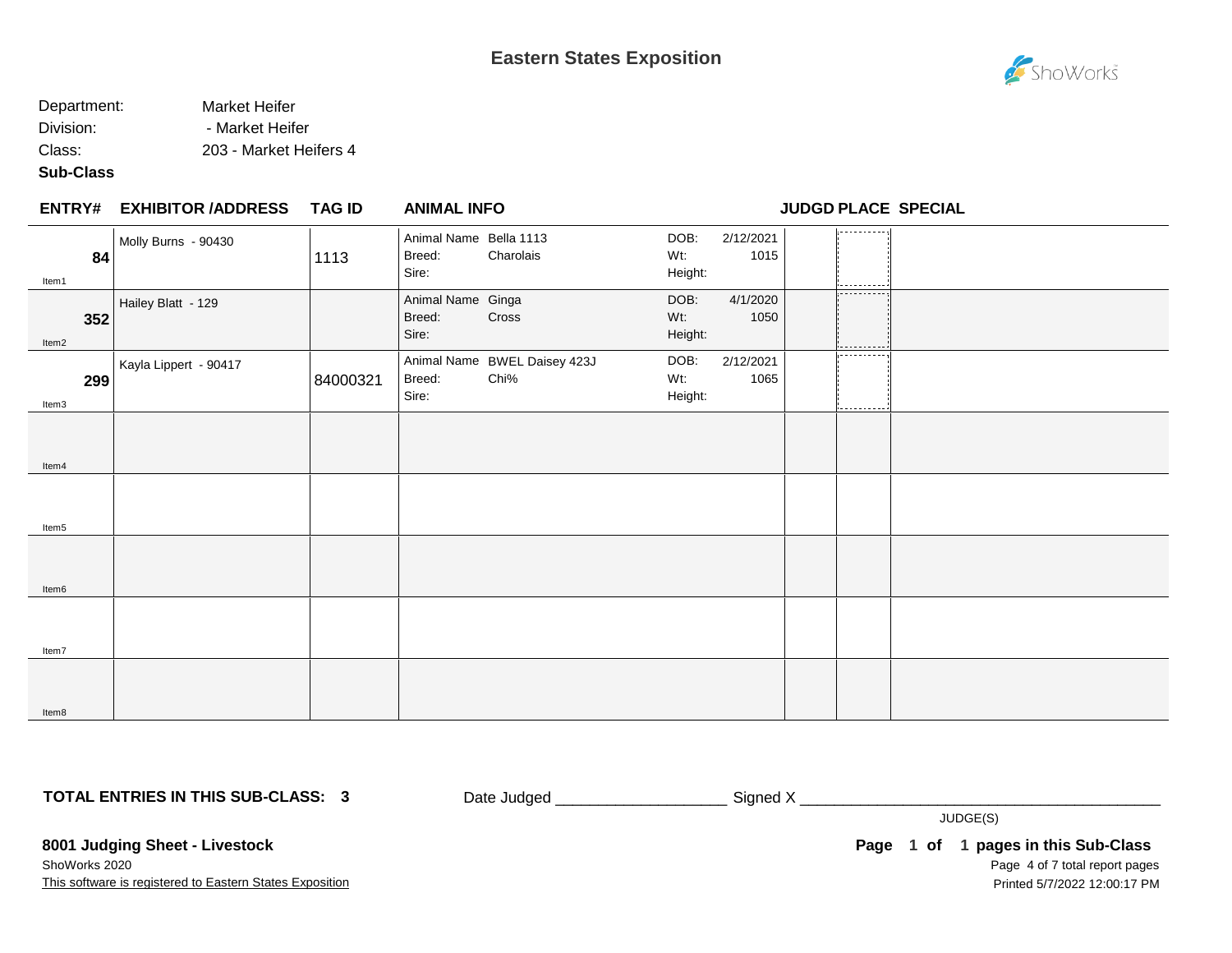### Department: Market Heifer Division: Market Heifer Class: 204 - Market Heifers 5

#### **Sub-Class**

Item8

|              | ENTRY# EXHIBITOR /ADDRESS TAG ID | <b>ANIMAL INFO</b>                                                           |                |                         | JUDGD PLACE SPECIAL |  |
|--------------|----------------------------------|------------------------------------------------------------------------------|----------------|-------------------------|---------------------|--|
| 438<br>Item1 | Riley Mahaffey - 90352           | Animal Name MAHA Beautiful Aurora H21<br>Breed:<br>Sire:<br>SAV Bismark 5682 | Wt:<br>Height: | DOB: 11/25/2020<br>1315 | .                   |  |
| Item2        |                                  |                                                                              |                |                         |                     |  |
| Item3        |                                  |                                                                              |                |                         |                     |  |
| Item4        |                                  |                                                                              |                |                         |                     |  |
| Item5        |                                  |                                                                              |                |                         |                     |  |
| Item6        |                                  |                                                                              |                |                         |                     |  |
| Item7        |                                  |                                                                              |                |                         |                     |  |
|              |                                  |                                                                              |                |                         |                     |  |

**TOTAL ENTRIES IN THIS SUB-CLASS: 1**

Date Judged \_\_\_\_\_\_\_\_\_\_\_\_\_\_\_\_\_\_\_\_ Signed X \_\_\_\_\_\_\_\_\_\_\_\_\_\_\_\_\_\_\_\_\_\_\_\_\_\_\_\_\_\_\_\_\_\_\_\_\_\_\_\_\_\_

JUDGE(S)

**8001 Judging Sheet - Livestock** ShoWorks 2020

This software is registered to Eastern States Exposition

Page 5 of 7 total report pages **Page 1 of 1 pages in this Sub-Class** Printed 5/7/2022 12:00:17 PM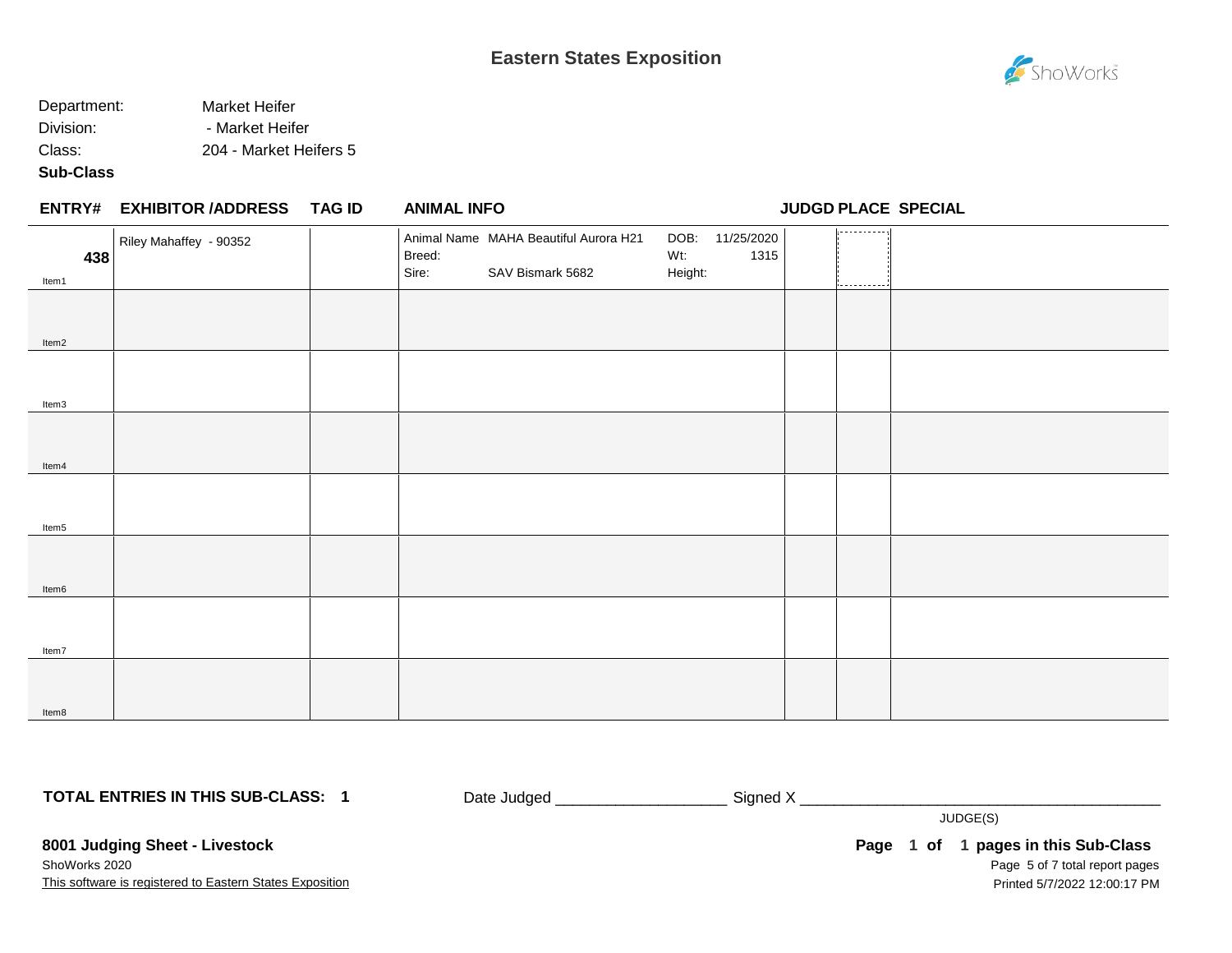### **Eastern States Exposition**

#### Department: Market Heifer

Division: Fig. 2013 - Scratch - Market Heifer

Class:

#### **Sub-Class**

| 151<br>Item1 | Avery Griffiths - 90421 | 84000323 | Animal Name Zsa Zsa<br>Breed:<br>Sire: | Charlois | DOB:<br>Wt:<br>Height: | 12/18/2020 | .<br>i <u>---------</u> -i |  |
|--------------|-------------------------|----------|----------------------------------------|----------|------------------------|------------|----------------------------|--|
|              |                         |          |                                        |          |                        |            |                            |  |
| Item2        |                         |          |                                        |          |                        |            |                            |  |
| Item3        |                         |          |                                        |          |                        |            |                            |  |
| Item4        |                         |          |                                        |          |                        |            |                            |  |
| Item5        |                         |          |                                        |          |                        |            |                            |  |
| Item6        |                         |          |                                        |          |                        |            |                            |  |
| Item7        |                         |          |                                        |          |                        |            |                            |  |
| Item8        |                         |          |                                        |          |                        |            |                            |  |

**TOTAL ENTRIES IN THIS SUB-CLASS: 1**

Date Judged \_\_\_\_\_\_\_\_\_\_\_\_\_\_\_\_\_\_\_\_\_\_\_\_\_\_\_ Signed X \_\_\_\_\_\_\_\_\_\_\_\_\_\_\_\_\_\_\_\_\_\_\_\_\_\_\_\_\_\_\_

JUDGE(S)

**8001 Judging Sheet - Livestock** ShoWorks 2020

This software is registered to Eastern States Exposition

Page 6 of 7 total report pages Page 1 of 1 pages in this Sub-Class Printed 5/7/2022 12:00:18 PM



ShoWorks